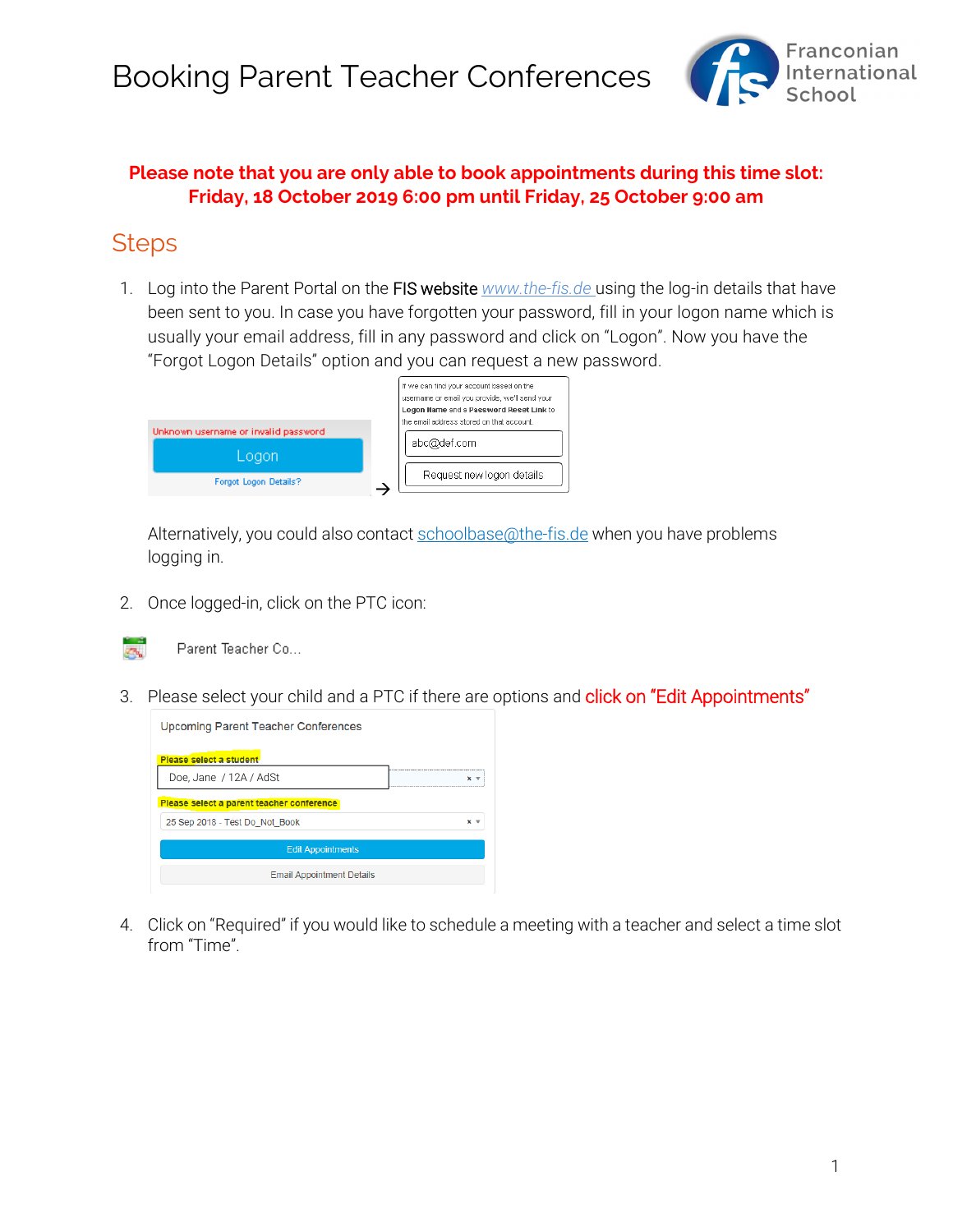# Booking Parent Teacher Conferences



| Test Do Not Book                        |                |                 |                    |
|-----------------------------------------|----------------|-----------------|--------------------|
| Date:<br>18 Sep 2018<br>$08:00 - 19:00$ |                |                 |                    |
| <b>Subject</b>                          | <b>Teacher</b> | <b>Required</b> | Time               |
| Advisory                                | Adam Steinberg |                 | 09:00              |
| <b>Biology HL</b>                       | Natasha Schorb |                 | 08:10              |
| <b>Chemistry HL</b>                     | Alice Robson   |                 | Select an option ▼ |
| English Literature SL Todd Denick       |                |                 | Select an option v |

The system saves your input after each selection of a time slot and a message will show up at the top of the page for 2 seconds.

| Appointment booked.                           |
|-----------------------------------------------|
| 5. Please click on "Finish" when you are done |

| <b>Upcoming Parent Teacher Conferences</b> |  |
|--------------------------------------------|--|
| Please select a student                    |  |
| Doe, Jane / 12A / AdSt                     |  |
| Please select a parent teacher conference  |  |
| 25 Sep 2018 - Test Do Not Book             |  |
| Finish                                     |  |
| <b>Email Appointment Details</b>           |  |

6. You will receive your appointment details per email if you click on "Email Appointment Details"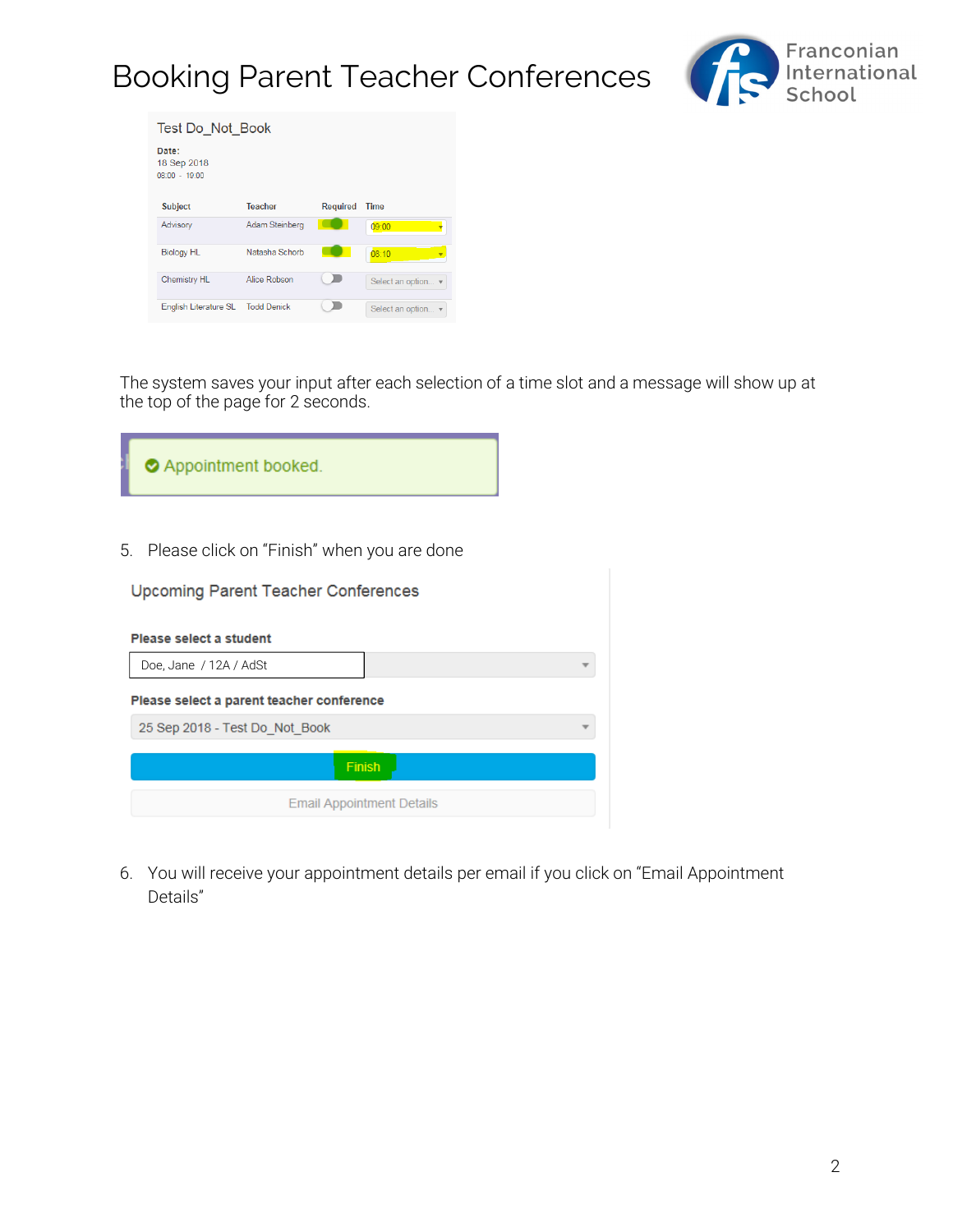Booking Parent Teacher Conferences



**Upcoming Parent Teacher Conferences** 

| Please select a student                   |                   |
|-------------------------------------------|-------------------|
| Doe, Jane / 12A / AdSt                    | $\times$ $\times$ |
| Please select a parent teacher conference |                   |
| 25 Sep 2018 - Test Do Not Book            | ×                 |
| <b>Edit Appointments</b>                  |                   |
| <b>Email Appointment Details</b>          |                   |
| A confirmation will appear for 2 seconds. |                   |

| • Confirmation email sent. |
|----------------------------|
|                            |

7. The school will check all bookings after the conference manager has closed and might have to modify some appointments. You will get an email with your final appointment schedule (example given below) a few days after the schedule has been closed. This schedule will also show room numbers.

MS/HS Parent Teacher Conference

Day, Month, Year

In FIS, Marie-Curie-Str. 2, 91052 Erlangen at 8:30AM **Appointments for:** 

|       | Tutor: CaRi; SaTu     |                        |     |
|-------|-----------------------|------------------------|-----|
| 10:50 | Mr Sayer              | Mathematics            | 253 |
| 11:00 | Mr Landmann<br>$\sim$ | Theory of<br>Knowledge | 253 |
| 11:10 | Mr Armstrong          | Biology                | 259 |

Please print only the confirmed schedule and bring it with you on the conference day.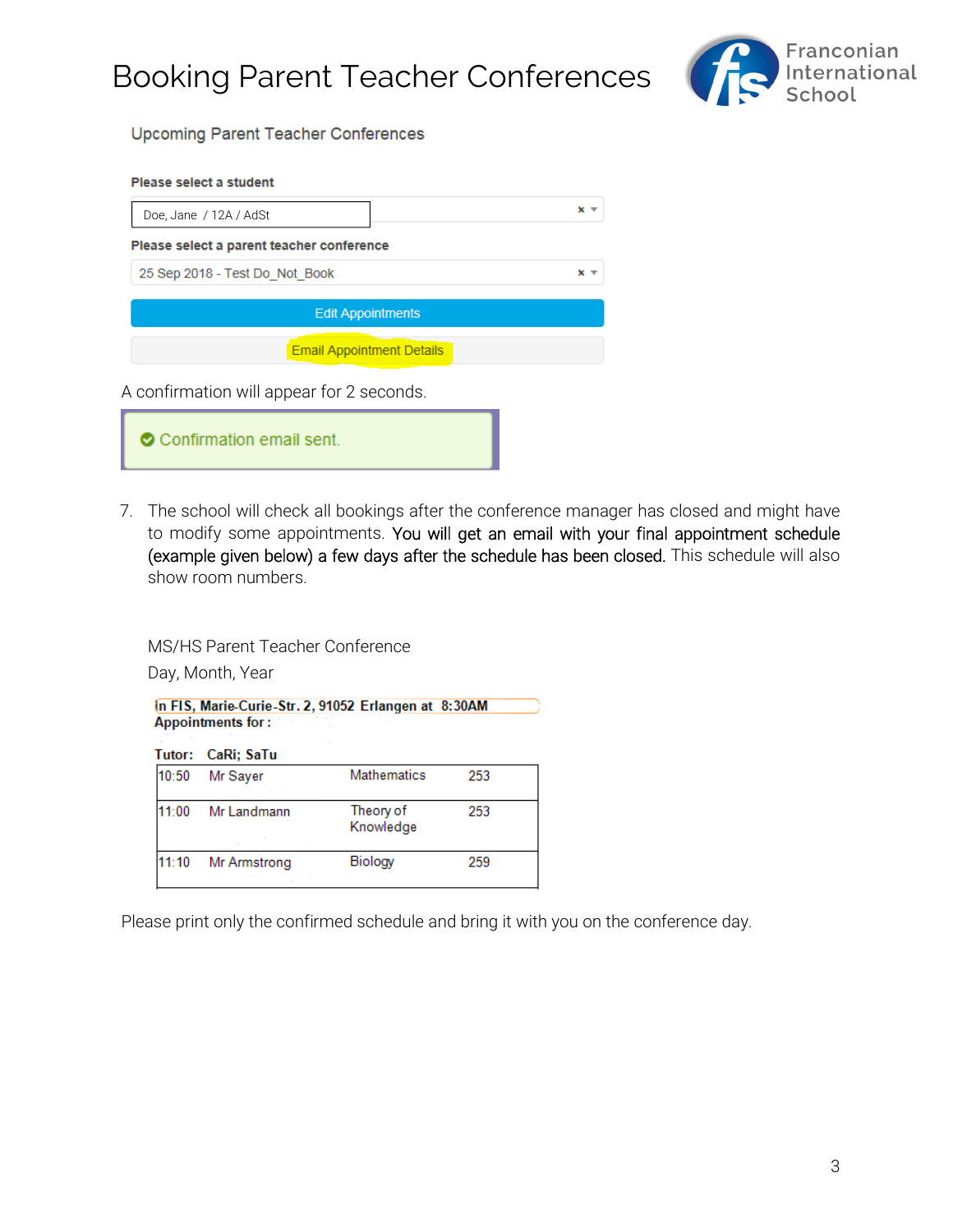

### Please Note:

For all MS/HS teachers and EY/ES specialist teachers:

Please only block one 10 minute slot for each teacher per child even if the teacher comes up twice in your overview. This rule applies to teachers who might teach your child in two different subjects or also function as your child's advisor in addition to being their subject teacher. Double bookings with a teacher will not be accepted in order to give as many parents as possible the opportunity to meet with teachers.